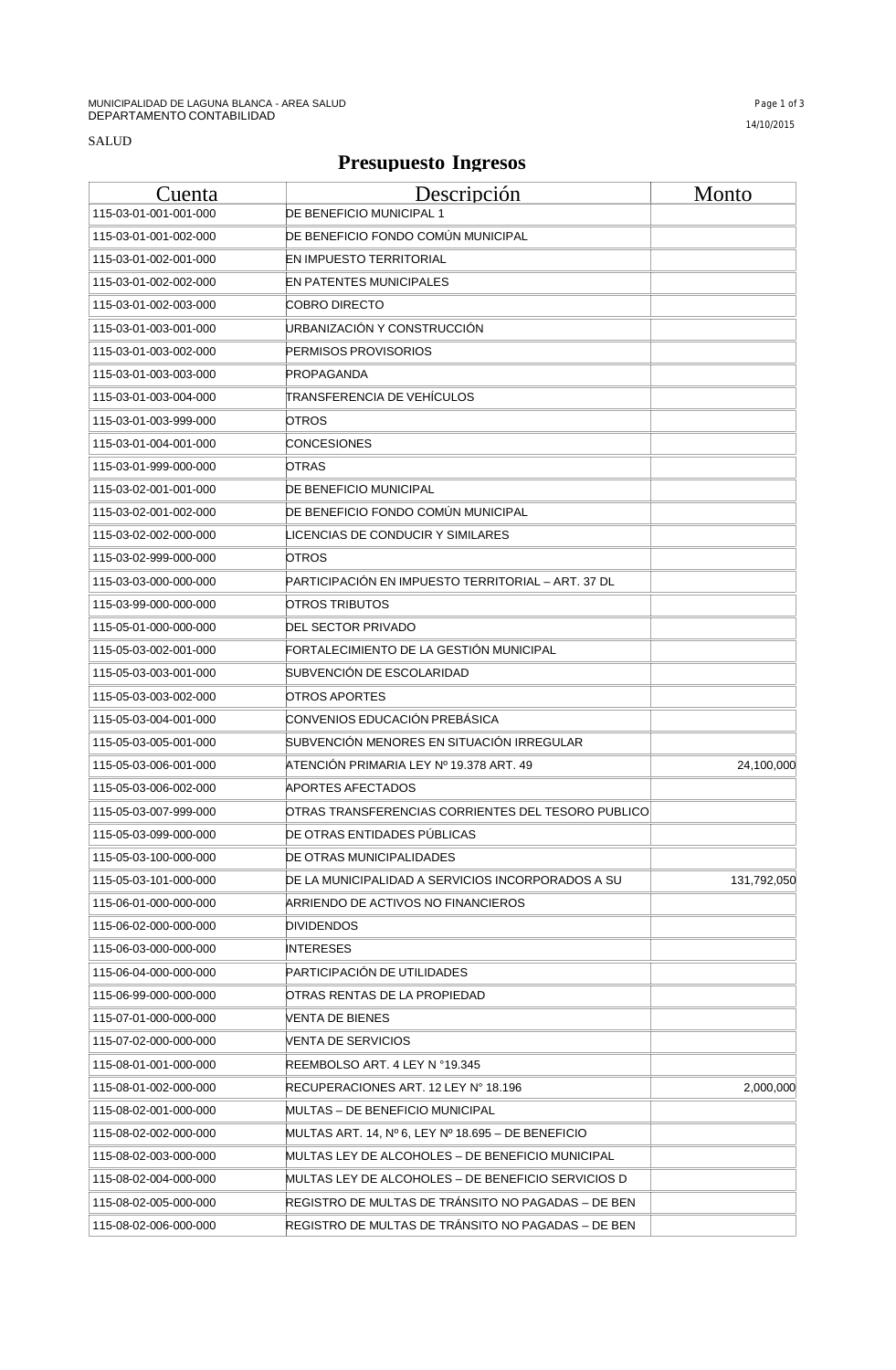## **Presupuesto Ingresos**

| Cuenta                | Descripción                                        | Monto |
|-----------------------|----------------------------------------------------|-------|
| 115-08-02-007-000-000 | MULTAS JUZGADO DE POLICÍA LOCAL - DE BENEFICIO OTR |       |
| 115-08-02-008-000-000 | <b>INTERESES</b>                                   |       |
| 115-08-03-001-000-000 | PARTICIPACIÓN ANUAL EN EL TRIENIO CORRESPONDIENTE  |       |
| 115-08-03-002-000-000 | POR MENORES INGRESOS PARA GASTOS DE OPERACIÓN      |       |
| 115-08-04-001-000-000 | ARANCEL AL REGISTRO DE MULTAS DE TRÁNSITO NO PAGAD |       |
| 115-08-04-999-000-000 | OTROS FONDOS DE TERCEROS                           |       |
| 115-08-99-001-000-000 | DEVOLUCIONES Y REINTEGROS NO PROVENIENTES DE IMPUE |       |
| 115-08-99-999-000-000 | OTROS                                              |       |
| 115-10-01-000-000-000 | TERRENOS                                           |       |
| 115-10-02-000-000-000 | EDIFICIOS                                          |       |
| 115-10-03-000-000-000 | VEHÍCULOS                                          |       |
| 115-10-04-000-000-000 | MOBILIARIO Y OTROS                                 |       |
| 115-10-05-000-000-000 | MAQUINAS Y EQUIPOS                                 |       |
| 115-10-06-000-000-000 | EQUIPOS INFORMÁTICOS                               |       |
| 115-10-07-000-000-000 | <b>PROGRAMAS INFORMÁTICOS</b>                      |       |
| 115-10-99-000-000-000 | OTROS ACTIVOS NO FINANCIEROS                       |       |
| 115-11-01-001-000-000 | <b>DEPÓSITOS A PLAZO</b>                           |       |
| 115-11-01-003-000-000 | CUOTAS DE FONDOS MUTUOS                            |       |
| 115-11-01-005-000-000 | ETRAS HIPOTECARIAS.                                |       |
| 115-11-01-999-000-000 | OTROS                                              |       |
| 115-11-02-000-000-000 | VENTA DE ACCIONES Y PARTICIPACIONES DE CAPITAL     |       |
| 115-11-99-000-000-000 | OTROS ACTIVOS FINANCIEROS                          |       |
| 115-12-02-000-000-000 | HIPOTECARIOS                                       |       |
| 115-12-06-000-000-000 | POR ANTICIPOS A CONTRATISTAS                       |       |
| 115-12-07-000-000-000 | POR ANTICIPOS POR CAMBIO DE RESIDENCIA             |       |
| 115-12-09-000-000-000 | POR VENTAS A PLAZO                                 |       |
| 115-12-10-000-000-000 | INGRESOS POR PERCIBIR                              |       |
| 115-13-01-001-000-000 | DE LA COMUNIDAD - PROGRAMA PAVIMENTOS PARTICIPATIV |       |
| 115-13-01-999-000-000 | OTRAS                                              |       |
| 115-13-03-002-001-000 | PROGRAMA MEJORAMIENTO URBANO Y EQUIPAMIENTO        |       |
| 115-13-03-002-002-000 | PROGRAMA MEJORAMIENTO DE BARRIOS                   |       |
| 115-13-03-004-001-000 | OTROS APORTES                                      |       |
| 115-13-03-005-001-000 | PATENTES MINERAS LEY N° 19.143                     |       |
| 115-13-03-099-000-000 | DE OTRAS ENTIDADES PÚBLICAS                        |       |
| 115-14-01-002-000-000 | <b>EMPRÉSTITOS</b>                                 |       |
| 115-14-01-003-000-000 | CRÉDITOS DE PROVEEDORES                            |       |
| 115-15-00-000-000-000 | SALDO INICIAL DE CAJA                              |       |